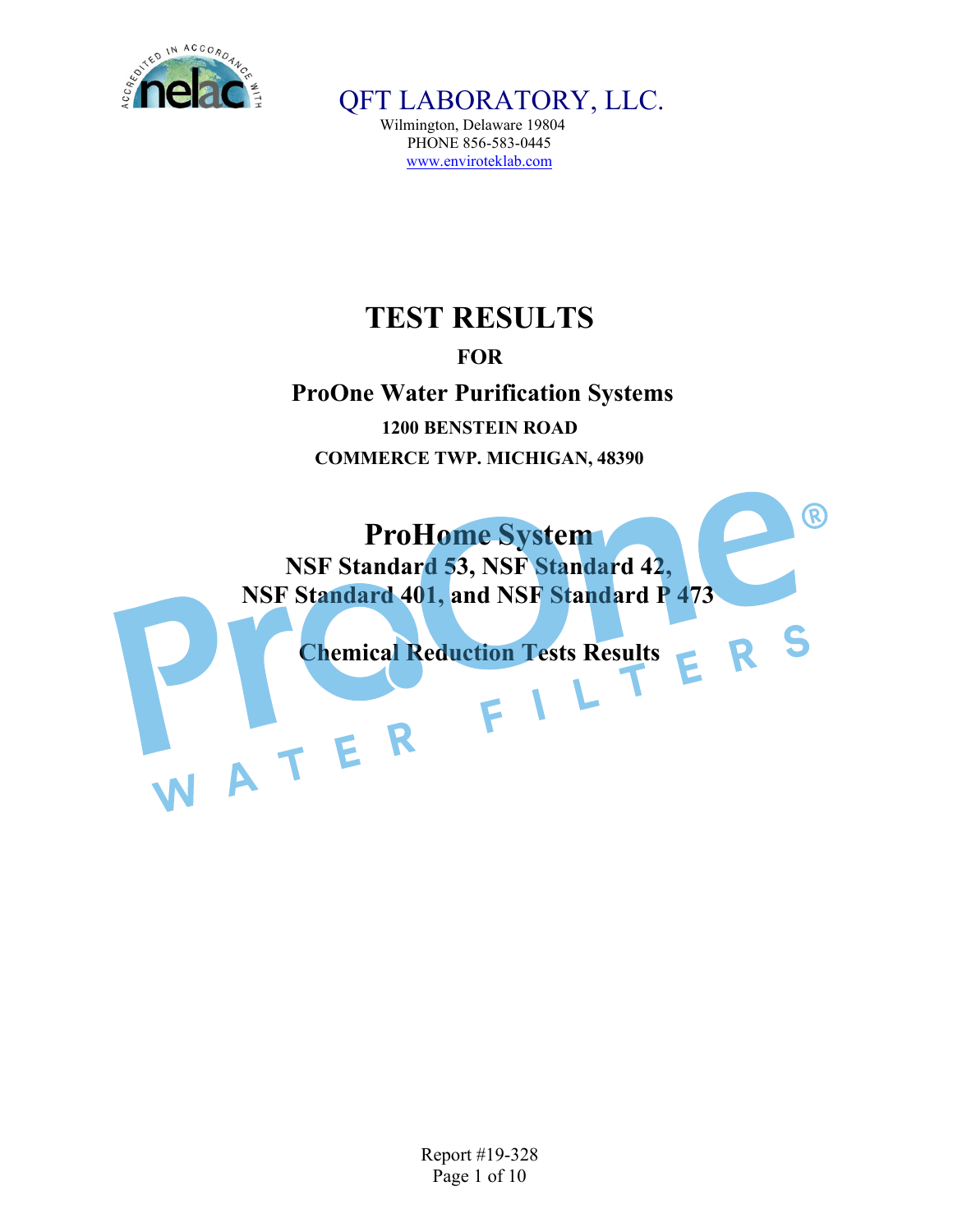

Wilmington, Delaware 19804 PHONE 856-583-0445 www.enviroteklab.com

## **PROHOME SYSTEM TEST REPORT**

Report # 19-328 Report Date: 04/30/2019 Customer Name: ProOne Water Purification Systems

### **REAGENTS, MATERIALS, AND LAB EQUIPMENT**

Agilent GC/MS 6890 plus/5973 mass spectrometer. Perkin Elmer ICP/MS Elan DRC-e 6000 Perkin Elmer Analyst 300 Flame Atomic Absorption Spectrophotometer. ABI/Sciex API 3000 with Shimadzu/Waters 2777 LC/MS/MS System Amscope EPI Fluorescence Microscope FM-320TA-3M. Barnstead Lab-Line Incubator. Unico Spectrophotometer. Sigma Aldrich Sodium Hypochlorite Reagent, Sodium Fluoride, Sodium Hexaflurosilicate, Fluorosilicic Acid PFOA, PFOS, Restek Herbicides, VOC, Pesticides, Semivolatiles, Pharmaceutical drugs, Haloacetic Acids

Standard Solutions. Polystyrene Microsphere 2 µm, Polysciences, Inc. E. Coli, Klebsiella, ATCC.

Inorganic Ventures Metals standard mix.

ProOne Promax Home Filter System.

| <b>Drinking Water Contaminant Tested</b> | <b>Influent Water</b>                 | <b>ProHome System</b> | % Reduction       |  |  |  |  |
|------------------------------------------|---------------------------------------|-----------------------|-------------------|--|--|--|--|
|                                          | Concentration in µg/L                 | Concentration in µg/L | $(a)$ 500 gallons |  |  |  |  |
|                                          | Volatile Organic Contaminants in ug/L |                       |                   |  |  |  |  |
| Dichlorodifluoromethane                  | 80.2                                  | $\leq 0.1$            | $99.9+$           |  |  |  |  |
| Chloromethane                            | 80.1                                  | $\leq 0.1$            | $99.9+$           |  |  |  |  |
| Vinylchloride                            | 80.5                                  | $\leq 0.1$            | $99.9+$           |  |  |  |  |
| Bromomethane                             | 80.4                                  | < 0.1                 | $99.9+$           |  |  |  |  |
| Chloroethane                             | 80.8                                  | < 0.1                 | $99.9+$           |  |  |  |  |
| Trichlorofluoromethane                   | 81.0                                  | < 0.1                 | $99.9+$           |  |  |  |  |
| 1.1-Dichloroethene                       | 81.0                                  | $\leq 0.1$            | $99.9+$           |  |  |  |  |
| Methylene Chloride                       | 80.2                                  | < 0.1                 | $99.9+$           |  |  |  |  |
| trans-1.2-Dichloroehene                  | 80.5                                  | $\leq 0.1$            | $99.9+$           |  |  |  |  |
| <b>MTBE</b>                              | 80.5                                  | < 0.1                 | $99.9+$           |  |  |  |  |
| 1.1-Dichlorethane                        | 81.2                                  | < 0.1                 | $99.9+$           |  |  |  |  |
| cis-1,2-Dichloroethene                   | 171.1                                 | < 0.1                 | $99.9+$           |  |  |  |  |
| 2,2-Dichloropropane                      | 80.1                                  | < 0.1                 | $99.9+$           |  |  |  |  |
| Bromochloromethane                       | 81.0                                  | < 0.1                 | $99.9+$           |  |  |  |  |
| Chloroform                               | 79.1                                  | < 0.1                 | $99.9+$           |  |  |  |  |
| Carbon Tetrachloride                     | 80.0                                  | $\leq 0.1$            | $99.9+$           |  |  |  |  |
| 1,1,1-Trichloroethane                    | 81.1                                  | < 0.1                 | $99.9+$           |  |  |  |  |
| 1,1-Dichloropropene                      | 81.0                                  | < 0.1                 | $99.9+$           |  |  |  |  |
| Benzene                                  | 80.4                                  | < 0.1                 | $99.9+$           |  |  |  |  |
| 1.2-Dichloroethane                       | 79.4                                  | $\leq 0.1$            | $99.9+$           |  |  |  |  |
| Trichloroethene                          | 180.1                                 | $\leq 0.1$            | $99.9+$           |  |  |  |  |
| Dibromomethane                           | 80.0                                  | < 0.1                 | $99.9+$           |  |  |  |  |
| 1,2-Dichloropropane                      | 80.4                                  | < 0.1                 | $99.9+$           |  |  |  |  |
| Bromodichloromethane                     | 80.1                                  | < 0.1                 | $99.9+$           |  |  |  |  |
| cis-1,3-Dichloropropene                  | 50.1                                  | < 0.1                 | $99.9+$           |  |  |  |  |
| Toluene                                  | 79.2                                  | < 0.1                 | $99.9+$           |  |  |  |  |
| trans-1,3-Dichloropropene                | 81.0                                  | < 0.1                 | $99.9+$           |  |  |  |  |
| Tetrachloroethene                        | 80.2                                  | < 0.1                 | $99.9+$           |  |  |  |  |
| 1.1.2-Trichloroethane                    | 150.2                                 | $\leq 0.1$            | $99.9+$           |  |  |  |  |
| Chlorodibromomethane                     | 80.2                                  | < 0.1                 | $99.9+$           |  |  |  |  |
| 1,3-Dichloropropane                      | 80.1                                  | < 0.1                 | $99.9+$           |  |  |  |  |
| Ethylbenzene                             | 81.0                                  | $\leq 0.1$            | $99.9+$           |  |  |  |  |
| Chlorobenzene                            | 79.5                                  | $\leq 0.1$            | $99.9+$           |  |  |  |  |
| 1.1.1.2-Tetrachloroethane                | 79.9                                  | < 0.1                 | $99.9+$           |  |  |  |  |
| m-Xylene                                 | 70.2                                  | $\leq 0.1$            | $99.9+$           |  |  |  |  |
| o-Xylene                                 | 70.2                                  | < 0.1                 | $99.9+$           |  |  |  |  |

R)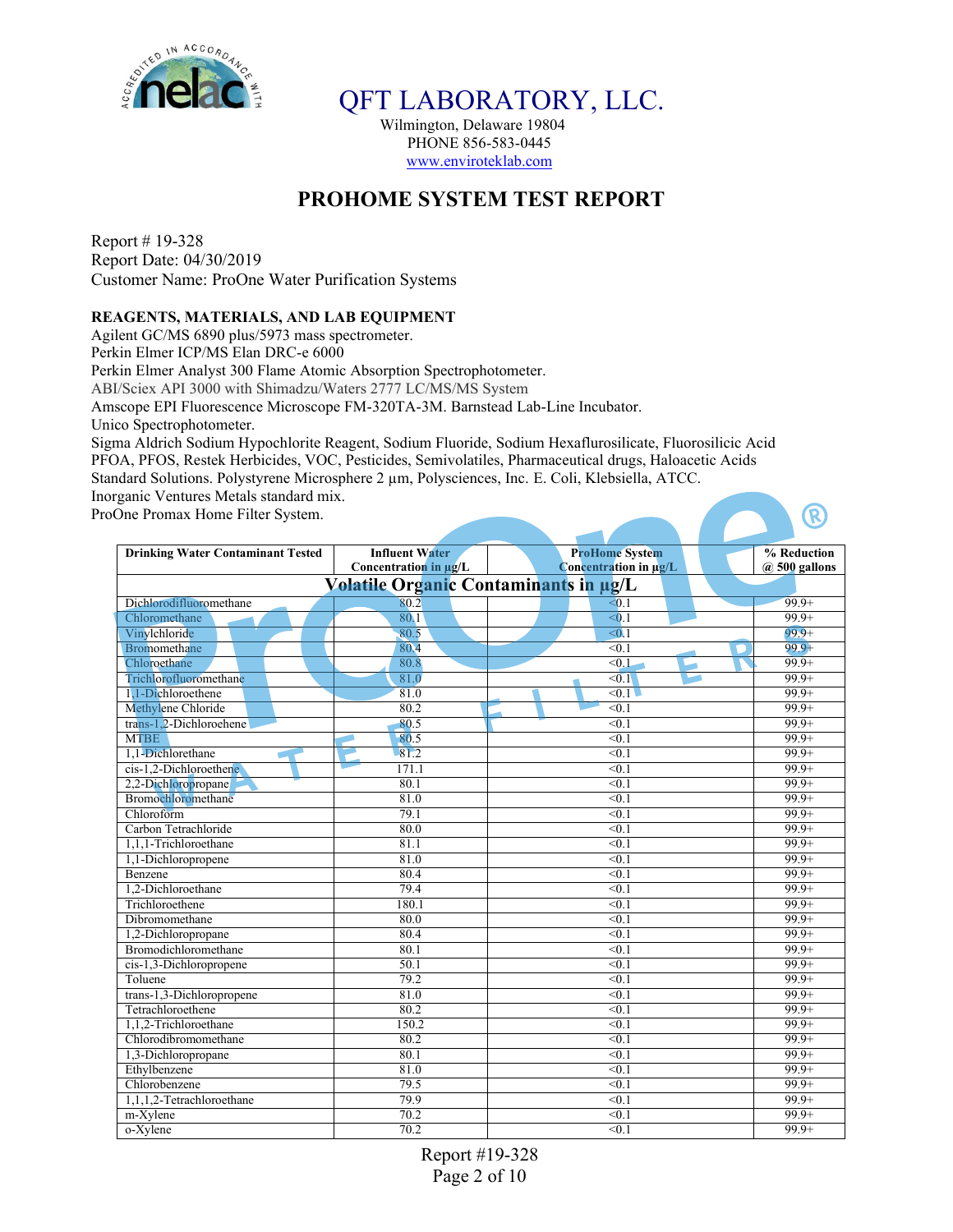

Wilmington, Delaware 19804 PHONE 856-583-0445 www.enviroteklab.com

| <b>Drinking Water Contaminant Tested</b>   | <b>Influent Water</b><br>Concentration in µg/L | <b>ProHome System Effluent</b><br>Concentration in µg/L | % Reduction<br>$@$ 500 gallons |
|--------------------------------------------|------------------------------------------------|---------------------------------------------------------|--------------------------------|
|                                            |                                                |                                                         |                                |
|                                            | Volatile Organic Contaminants in µg/L          |                                                         |                                |
| 1,4-Dichlorobenzene                        | 40.2                                           | < 0.1                                                   | $99.9+$                        |
| n-Butylbenzene                             | 80.1                                           | < 0.1                                                   | $99.9+$                        |
| 1,2-Dichlorobenzene<br>Hexachlorobutadiene | 80.2                                           | $\leq 0.1$                                              | $99.9+$                        |
|                                            | 44.1                                           | $\leq 0.1$                                              | $99.9+$                        |
| 1,2,4-Trichlorobenzene                     | 160.4                                          | < 0.1                                                   | $99.9+$                        |
| Naphthalene                                | 80.1<br>80.2                                   | < 0.1<br>< 0.1                                          | $99.9+$<br>$99.9+$             |
| 1,2,3-Trichlorobenzene                     | 80.1                                           | < 0.1                                                   | $99.9+$                        |
| Styrene<br>Bromoform                       | 80.1                                           | $\leq 0.1$                                              | $99.9+$                        |
| Isopropylbenzene                           | 80.5                                           |                                                         | $99.9+$                        |
|                                            | 80.0                                           | < 0.1<br>$\leq 0.1$                                     | $99.9+$                        |
| n-Propylbenzene<br>Bromobenzene            | 80.1                                           | < 0.1                                                   | $99.9+$                        |
| 1,1,2,2-Tetrachloroethane                  | 81.2                                           | < 0.1                                                   | $99.9+$                        |
|                                            |                                                |                                                         |                                |
| 1,3,5-Trimethylbenzene                     | 80.2                                           | $\leq 0.1$                                              | $99.9+$                        |
| 2-Chlorotoluene                            | 80.1<br>80.3                                   | < 0.1                                                   | $99.9+$<br>$99.9+$             |
| 1,2,3-Trichloropropane                     |                                                | < 0.1                                                   | $99.9+$                        |
| 4-Chlorotoluene                            | 80.5                                           | $\leq 0.1$                                              |                                |
| tert-Butylbenzene                          | 81.2                                           | $\leq 0.1$                                              | $99.9+$                        |
| 1,2,4-Trimethylbenzene                     | 80.4                                           | $\leq 0.1$                                              | 99.9 <sup>-</sup> R            |
| sec-Butylbenzene                           | 80.1                                           | $\leq 0.1$                                              | $99.9 +$                       |
| 4-Isopropyltoluene<br>1.3-Dichlorobenzene  | 80.2                                           | $\leq 0.1$                                              | $99.9+$                        |
|                                            | 80.4                                           | < 0.1                                                   | $99.9+$                        |
|                                            | <b>Total Trihalomethanes in ug/L</b>           |                                                         |                                |
| Chloroform                                 | 79.1                                           | < 0.1                                                   | $99.9+$                        |
| Bromodichloromethane                       | 80.1                                           | < 0.1                                                   | $99.9+$                        |
| Chlorodibromomethane                       | 80.2                                           | $\leq 0.1$                                              | $99.9+$                        |
| Bromoform                                  | 80.1                                           | < 0.1                                                   | $99.9 +$                       |
| <b>Total Trihalomethanes</b>               | 319.5                                          | < 0.1                                                   | $99.9+$                        |
|                                            | Heavy Metal Contaminants in ug/L               |                                                         |                                |
| Aluminum                                   | 144                                            | $15.2 -$                                                | 89.0                           |
| Antimony                                   | 6.1                                            | $\leq$ 1                                                | $99.9+$                        |
| Arsenic $(+3$ and $+5)$                    | 50.1                                           | $\leq$                                                  | $99.9+$                        |
| <b>Barium</b>                              | 10,203                                         | 28.3                                                    | 99.7                           |
| Beryllium                                  | $-50.2$                                        | <1                                                      | $99.9+$                        |
| <b>Bismuth</b>                             | 50.1                                           | $<$ l                                                   | $99.9+$                        |
| Cadmium.                                   | 30.5                                           | ◁                                                       | $99.9+$                        |
| Chromium $(+3)$                            | 328                                            | $<$ l                                                   | $99.9+$                        |
| Chromium $(+6)$                            | 10                                             | $\sqrt{0.02}$                                           | $99.9+$                        |
| Copper                                     |                                                | $<$ 1                                                   | $99.9+$                        |
|                                            | 3033                                           |                                                         |                                |
| Iron                                       | 3009                                           | 98.5                                                    | 96.7                           |
| Lead                                       | 152                                            | $\leq$                                                  | $99.9+$                        |
|                                            |                                                |                                                         | $99.9+$                        |
| Manganese                                  | 1055                                           | $\leq$                                                  | $99.9+$                        |
| Mercury                                    | 6.1                                            | < 0.5<br>$\leq$                                         | $99.9+$                        |
| Nickel                                     | 118                                            |                                                         |                                |
| Selenium                                   | 117                                            | <1                                                      | $99.9+$<br>99.9                |
| Zinc                                       | 10,411                                         | 6.6                                                     |                                |
|                                            | Pesticide Contaminants in µg/L                 |                                                         |                                |
| $4,4'$ -DDD                                | 50.1                                           | $\leq 0.1$                                              | $99.9+$                        |
| $4,4'$ -DDE                                | 50.5                                           | < 0.1                                                   | $99.9+$                        |
| $4,4$ '-DDT                                | 49.5                                           | < 0.1                                                   | $99.9+$                        |
| Alachlor                                   | 40.4                                           | < 0.1                                                   | $99.9+$                        |
| Aldrin                                     | 50.1                                           | < 0.1                                                   | $99.9+$                        |
| Alpha-BHC                                  | 48.8                                           | < 0.1                                                   | $99.9+$                        |
| Ametryn                                    | 51.0                                           | $\leq 0.1$                                              | $99.9+$                        |
| Atraton                                    | 50.2                                           | $\leq 0.1$                                              | $99.9+$                        |
| Atrazine                                   | 9.9                                            | < 0.1                                                   | $99.9+$                        |
| Beta-BHC<br>Bromacil                       | 49.1<br>51.0                                   | < 0.1<br>< 0.1                                          | $99.9+$<br>$99.9+$             |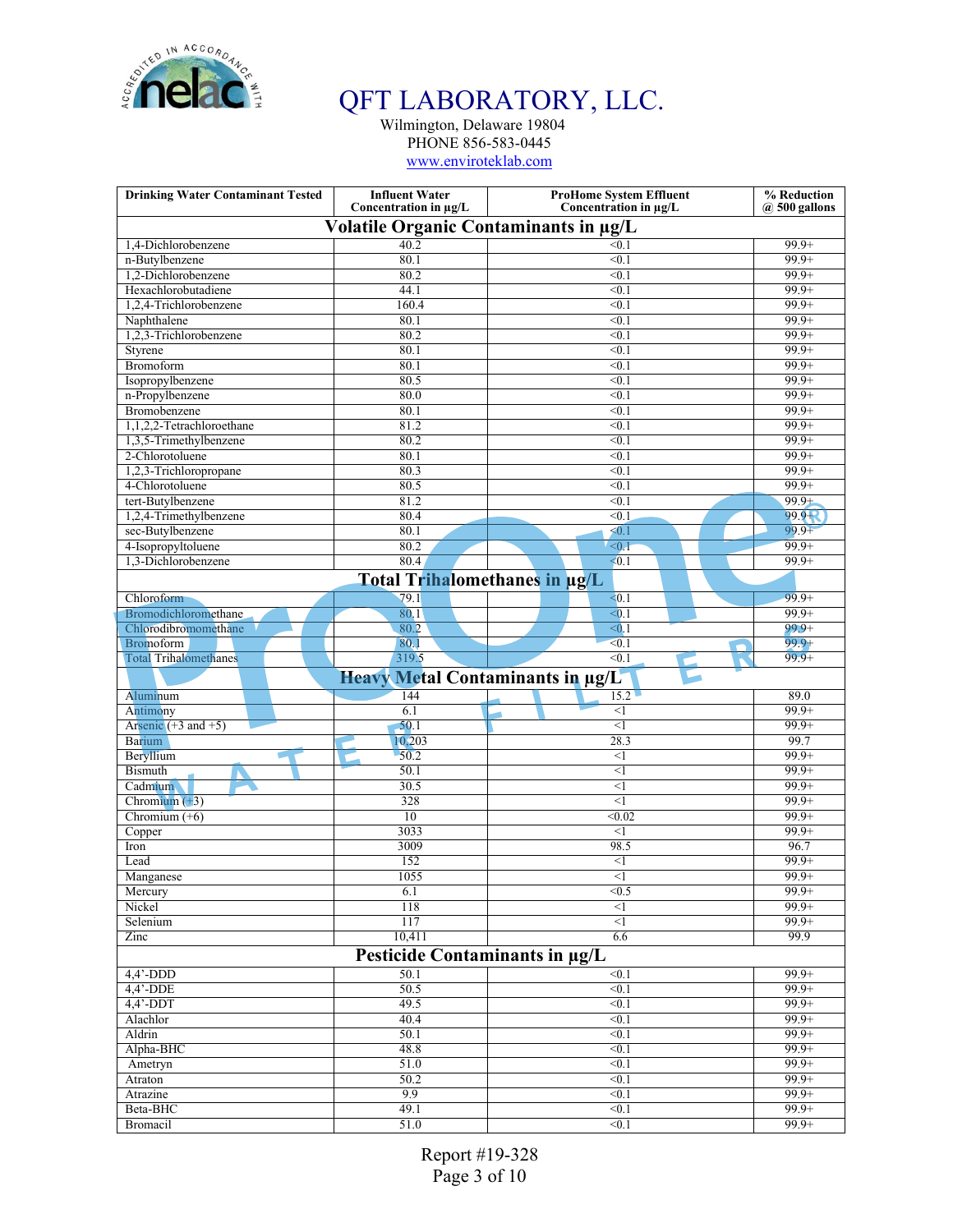

Wilmington, Delaware 19804 PHONE 856-583-0445

www.enviroteklab.com

| <b>Drinking Water Contaminant Tested</b> | <b>Influent Water</b><br>Concentration in µg/L | <b>ProHome System Effluent</b><br>Concentration in µg/L | % Reduction<br>$(a)$ 500 gallons |
|------------------------------------------|------------------------------------------------|---------------------------------------------------------|----------------------------------|
|                                          | Pesticide Contaminants in µg/L                 |                                                         |                                  |
| Carbofuran                               | 80.1                                           | < 0.1                                                   | $99.9+$                          |
| Chlordane                                | 40.1                                           | $\leq 0.1$                                              | $99.9+$                          |
| Chlorneb                                 | 50.0                                           | $\leq 0.1$                                              | $99.9+$                          |
| Chlorobenzilate                          | 49.7                                           | < 0.1                                                   | $99.9+$                          |
| Chlorothalonil                           | 50.1                                           | < 0.1                                                   | $99.9 +$                         |
| Chlorprophane                            | 50.2                                           | < 0.1                                                   | $99.9+$                          |
| Chlorpyrifos                             | 50.3                                           | $\leq 0.1$                                              | $99.9+$                          |
| Cyanizene                                | 50.1                                           | < 0.1                                                   | $99.9+$                          |
| Delta-BHC                                | 50.4                                           | $\leq 0.1$                                              | $99.9+$                          |
| <b>Dichlorvos</b>                        | 50.1                                           | < 0.1                                                   | $99.9+$                          |
| Dieldrin                                 | 50.3                                           | $\leq 0.1$                                              | $99.9+$                          |
| Diphenamid                               | 50.2                                           | $\leq 0.1$                                              | $99.9+$                          |
| Disulfoton                               | 50.1                                           | < 0.1                                                   | $99.9+$                          |
| Endosulfan Sulfate                       | 50.0                                           | $\leq 0.1$                                              | $99.9+$                          |
| Endrin                                   | 6.1                                            | < 0.1                                                   | $99.9+$                          |
| Endrin Aldehide                          | 51.5                                           | < 0.1                                                   | $99.9+$                          |
| Endrin Ketone                            | 51.0                                           | $\leq 0.1$                                              | $99.9+$                          |
| Endusulfan I                             | 50.8                                           | < 0.1                                                   | $99.9+$                          |
| Endusulfan II                            | 50.1                                           | $\leq 0.1$                                              | 99.9 <sup>-</sup> R              |
| Ethoprop                                 | 50.4                                           | $\leq 0.1$                                              | $99.9+$                          |
| Fenamiphos                               | 50.2                                           | $\leq 0.1$                                              | $99.9+$                          |
| Fenarimol                                | 50.4                                           | < 0.1                                                   | $99.9+$                          |
| Fluoridone                               | 50.4                                           | < 0.1                                                   | $99.9+$                          |
| Gamma-BHC (Lindane)                      | 2.0                                            | < 0.1                                                   | $99.9+$                          |
| Glyphosate                               | 802                                            | < 0.1                                                   | $99.9+$                          |
| Heptachlor                               | 80.0                                           | $\leq 0.1$                                              | $99.9+$                          |
| Heptachlor Epoxide                       | $\overline{4.0}$                               | $\leq 0.1$                                              | $99.9+$                          |
| Methoxychlor                             | 120                                            | < 0.1                                                   | $99.9+$                          |
| Molinate                                 | 50.2                                           | < 0.1                                                   | $99.9+$                          |
| PCB's                                    | 10.1                                           | $\leq 0.1$                                              | $99.9+$                          |
| Prometron                                | 50.2                                           | < 0.1                                                   | $99.9+$                          |
| Simazine                                 | 12.2                                           | $\leq 0.1$                                              | $99.9+$                          |
| Toxaphene                                | $\overline{15.1}$                              | $\leq 0.1$                                              | $99.9+$                          |
|                                          | Semivolatile Contaminants in µg/L              |                                                         |                                  |
| Acenaphthylene                           | 50.1                                           | < 0.1                                                   | $99.9+$                          |
| Anthracene                               | 50.5                                           | < 0.1                                                   | $99.9+$                          |
| Benz <sup>[a]</sup> anthracene           | 51.2                                           | $\leq 0.1$                                              | $99.9+$                          |
| Benzo <sup>[b]</sup> fluoranthene        | 50.1                                           | < 0.1                                                   | $99.9+$                          |
| Benzo[k]fluoranthene                     | 50.3                                           | $\leq 0.1$                                              | $99.9+$                          |
| Benzo[a]pyrene                           | 50.9                                           | < 0.1                                                   | $99.9+$                          |
| Benzo[g,h,i]perylene                     | 50.1                                           | < 0.1                                                   | $99.9+$                          |
| Butylbenzylphthalate                     | 50.3                                           | < 0.1                                                   | $99.9+$                          |
| Carboxin                                 | 50.4                                           | < 0.1                                                   | $99.9+$                          |
| 2-Chlorobiphenyl                         | 50.1                                           | $\leq 0.1$                                              | $99.9+$                          |
| Chrysene                                 | 50.2                                           | < 0.1                                                   | $99.9+$                          |
| Cycloate                                 | 50.8                                           | < 0.1                                                   | $99.9+$                          |
| Dacthal (DCPA)                           | 49.1                                           | < 0.1                                                   | $99.9+$                          |
| Diazinon                                 | 50.5                                           | < 0.1                                                   | $99.9+$                          |
| Dibenz[a,h]anthracene                    | 50.1                                           | < 0.1                                                   | $99.9+$                          |
| Di-n-Butylphthalate                      | 50.4                                           | < 0.1                                                   | $99.9+$                          |
| 2,3-Dichlorobiphenyl                     | 51.3                                           | < 0.1                                                   | $99.9+$                          |
| Diethylphthalate                         | 51.2                                           | < 0.1                                                   | $99.9+$                          |
| Di(2-ethylhexyl)adipate                  | 50.2                                           | < 0.1                                                   | $99.9+$                          |
| Di(2-ethylhexyl)phthalate                | 50.3                                           | < 0.1                                                   | $99.9+$                          |
| Dimethylphthalate                        | 51.8                                           | < 0.1                                                   | $99.9+$                          |
| <b>EPTC</b>                              | 52.3                                           | < 0.1                                                   | $99.9+$                          |
| Fluorene                                 | 51.2                                           | < 0.1                                                   | $99.9+$                          |
| 2,2', 3,3', 4,4', 6-Heptachlorobiphenyl  | $\mathbf{1}$                                   | < 0.1                                                   | $99.9+$                          |
|                                          |                                                |                                                         |                                  |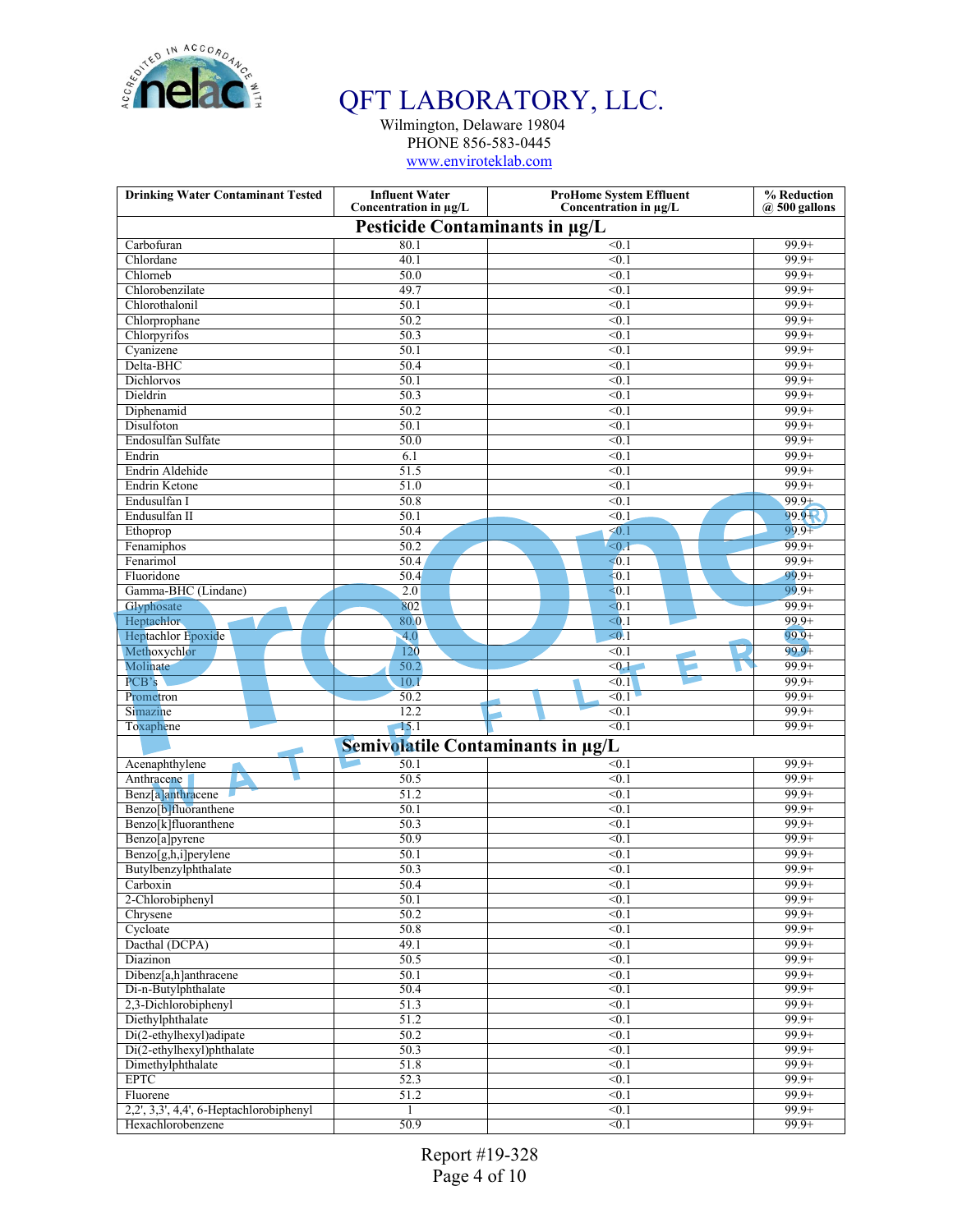

Wilmington, Delaware 19804 PHONE 856-583-0445

www.enviroteklab.com

| <b>Drinking Water Contaminant Tested</b>  | <b>Influent Water</b><br>Concentration in µg/L | <b>ProHome System Effluent</b><br>Concentration in µg/L      | % Reduction<br>$@$ 500 gallons |
|-------------------------------------------|------------------------------------------------|--------------------------------------------------------------|--------------------------------|
|                                           | Semivolatile Contaminants in µg/L              |                                                              |                                |
| 2,2', 4,4', 5,6'-Hexachlorobiphenyl       | 51.2                                           | < 0.1                                                        | $99.9+$                        |
| Hexachlorocyclohexane, alpha              | 51.0                                           | $\leq 0.1$                                                   | $99.9+$                        |
| Hexachlorocyclohexane, beta               | 50.2                                           | $\leq 0.1$                                                   | $99.9+$                        |
| Hexachlorocyclohexane, delta              | 50.4                                           | < 0.1                                                        | $99.9+$                        |
| Hexachlorocyclopentadiene                 | 51.1                                           | < 0.1                                                        | $99.9 +$                       |
| Hexazinone                                | 51.2                                           | < 0.1                                                        | $99.9+$                        |
| Indeno[1,2,3,c,d]pyrene                   | 50.1                                           | $\leq 0.1$                                                   | $99.9+$                        |
| Isophorone                                | 50.0                                           | < 0.1                                                        | $99.9+$                        |
| Merphos                                   | 50.5                                           | $\leq 0.1$                                                   | $99.9+$                        |
| Methyl Paraoxon                           | 50.8                                           | < 0.1                                                        | $99.9+$                        |
| Norflurazon                               | 50.4                                           | $\leq 0.1$                                                   | $99.9+$                        |
| 2,2', 3,3', 4,5', 6,6'-Octachlorobiphenyl | 51.2                                           | $\leq 0.1$                                                   | $99.9+$                        |
| Pebulate                                  | 50.8                                           | < 0.1                                                        | $99.9+$                        |
| 2,2', 3', 4,6'-Pentachlorobiphenyl        | 49.2                                           | $\leq 0.1$                                                   | $99.9+$                        |
| Pentachlorophenol                         | 51.2                                           | < 0.1                                                        | $99.9+$                        |
| Propachlor                                | 50.1                                           | $\leq 0.1$                                                   | $99.9+$                        |
|                                           |                                                |                                                              |                                |
| Propazine                                 | 50.2                                           | < 0.1                                                        | $99.9+$                        |
| Triademefon                               | 50.1                                           | < 0.1                                                        | $99.9 +$                       |
| 2,4,5-Trichlorobiphenyl                   | 49.0                                           | $0.1$                                                        | $99.9+$                        |
| Tricyclazole                              | 49.8                                           | $\leq 0.1$                                                   | $99.9+$                        |
| Trifluralin                               | 50.1                                           | $\leq 0.1$                                                   | $99.9+$                        |
| Vernolate                                 | 50.4                                           | < 0.1                                                        | $99.9+$                        |
| Phenanthrene                              | 50.1                                           | $\leq 0.1$                                                   | $99.9+$                        |
| cis-Permethrin                            | 50.4                                           | < 0.1                                                        | $99.9+$                        |
| trans-Permethrin                          | 49.0                                           | $\leq 0.1$                                                   | $99.9+$                        |
| Prometon                                  | 50.0                                           | $\leq 0.1$                                                   | $99.9+$                        |
| Prometryn                                 | 49.8                                           | < 0.1                                                        | $99.9+$                        |
| Pronamide                                 | 49.5                                           | < 0.1                                                        | $99.9+$                        |
|                                           |                                                | Disinfectant and Inorganic Non-Metallic Contaminants in mg/L |                                |
|                                           |                                                |                                                              |                                |
| Chloramines                               | 3.1                                            | < 0.1                                                        | $99.9+$                        |
| Free Chlorine                             | 2.1                                            | $\leq 0.1$                                                   | $99.9+$                        |
| Chloride                                  | 802                                            | 22.1                                                         | 97.2                           |
| Perchlorate                               | 0.105                                          | < 0.004                                                      | $99.9+$                        |
| Cyanide                                   | 50.1                                           | $\leq 0.1$                                                   | $99.9+$                        |
| Sodium Fluoride                           | 8.05                                           | 0.05                                                         | 99.4                           |
| Hexafluorosilicate                        | 8.11                                           | 0.04                                                         | 99.5                           |
| Fluorosilic Acid                          | 8.15                                           | 0.07                                                         | 99.1                           |
| Nitrates                                  | 27.5                                           | $\overline{0.1}$                                             | 99.6                           |
| Nitrites                                  | 2.9                                            | < 0.1                                                        | $99.9+$                        |
| Turbidity                                 | 11.2                                           | < 0.1                                                        | $99.9+$                        |
|                                           | Herbicide Contaminants in µg/L                 |                                                              |                                |
| Dalapon                                   | 151                                            | < 0.1                                                        | $99.9+$                        |
| Dicamba                                   | 152                                            | < 0.1                                                        | $99.9+$                        |
| Dinosep                                   | 20.1                                           | < 0.1                                                        | $99.9+$                        |
| Dichlorporp                               | 149                                            | $\leq 0.1$                                                   | $99.9+$                        |
| $2,4-D$                                   | 211                                            | $\leq 0.1$                                                   | $99.9+$                        |
| Pentachlorophenol                         | 10.1                                           | < 0.1                                                        | $99.9+$                        |
| Picoram                                   | 151                                            | < 0.1                                                        | $99.9+$                        |
| $2,4,5-T$                                 | 150                                            | < 0.1                                                        | $99.9+$                        |
| $2,4,5$ -TP (Silvex)                      | 151                                            | $\leq 0.1$                                                   | $99.9+$                        |
| $2,4-DB$                                  | 151                                            | < 0.1                                                        | $99.9+$                        |
| Bentazom                                  | 149                                            | < 0.1                                                        | $99.9+$                        |
| <b>DCPA</b>                               | 150                                            | < 0.1                                                        | $99.9+$                        |
| Quinclorac                                | 149                                            | < 0.1                                                        | $99.9+$                        |
| Aciflurfen                                | 150                                            | < 0.1                                                        | $99.9+$                        |
|                                           |                                                |                                                              |                                |
|                                           |                                                | Pharmaceutical Drugs Contaminants in µg/L                    |                                |
| Acetaminofen                              | 20.1                                           | < 0.02                                                       | $99.9+$                        |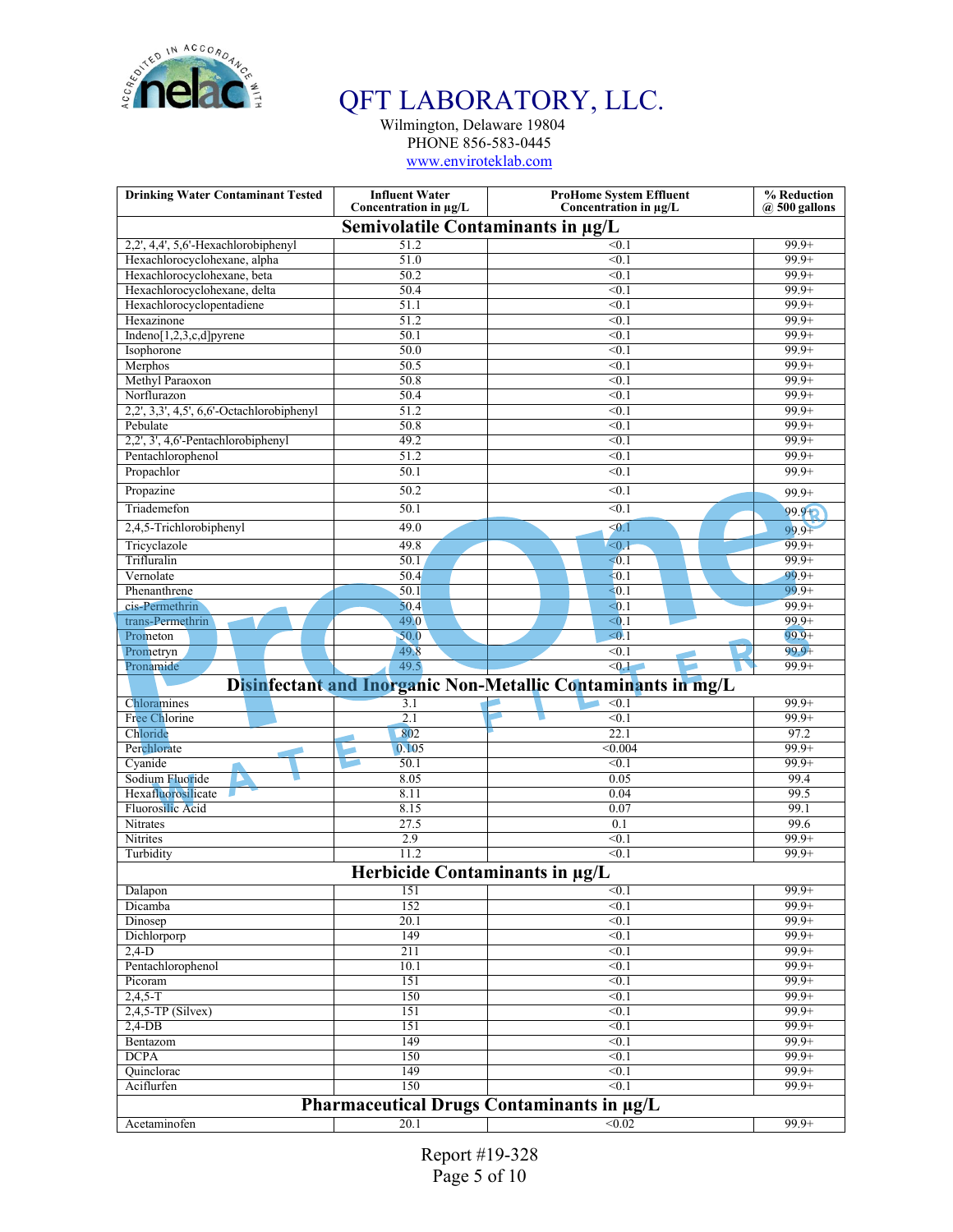

Wilmington, Delaware 19804 PHONE 856-583-0445

www.enviroteklab.com

| <b>Drinking Water Contaminant Tested</b> | <b>Influent Water</b><br>Concentration in µg/L | <b>ProHome System Effluent</b><br>Concentration in µg/L | % Reduction<br>@ 500 gallons |
|------------------------------------------|------------------------------------------------|---------------------------------------------------------|------------------------------|
|                                          | Pharmaceutical Drugs Contaminants in µg/L      |                                                         |                              |
|                                          |                                                |                                                         |                              |
| Caffeine                                 | $\overline{20.8}$                              | < 0.02                                                  | $99.9+$                      |
| Carbamazepine                            | 20.3                                           | < 0.02                                                  | $99.9+$                      |
| Ciprofloxacin HCl                        | 20.1                                           | < 0.02                                                  | $99.9+$                      |
| Erythromycin USP                         | 20.5                                           | < 0.02                                                  | $99.9+$                      |
| Sulfamethoxazole                         | 20.1                                           | < 0.02                                                  | $99.9+$                      |
| Trimethoprim                             | 21.0                                           | < 0.02                                                  | $99.9+$                      |
| Bisphenol A                              | 20.4                                           | < 0.02                                                  | $99.9+$                      |
| Diclofenac Sodium                        | 19.9                                           | < 0.02                                                  | $99.9+$                      |
| 4-para-Nonylphenol                       | 20.5                                           | < 0.02                                                  | $99.9+$                      |
| 4-tert-Octylphenol                       | $\overline{20.2}$                              | $\overline{0.02}$                                       | $99.9+$                      |
| Primidone                                | 20.2                                           | < 0.02                                                  | $99.9+$                      |
| Progestrone                              | 20.1                                           | < 0.02                                                  | $99.9+$                      |
| Gemfibrozil                              | 20.4                                           | < 0.02                                                  | $99.9+$                      |
| Ibuprofen                                | 20.5                                           | < 0.02                                                  | $99.9+$                      |
| Naproxen Sodium                          | $\overline{20.2}$                              | < 0.02                                                  | $99.9+$                      |
| Triclosan                                | $\overline{20.4}$                              | $\sqrt{0.02}$                                           | $99.9+$                      |
|                                          | <b>Fluorinated Organic Acids in µg/L</b>       |                                                         |                              |
| Perfluorobutane Sulfonate (PFBS)         | 1.1                                            | < 0.002                                                 | $99.9 +$                     |
| Perfluorodecanoic acid (PFDA)            | 1.1                                            | < 0.002                                                 | $99.9 +$                     |
| Perfluorohexanoic acid (PFHxA)           | 1.1                                            | $\leq 0.002$                                            | $99.9+$                      |
| Perfluorononanoic acid (PFNA)            | 1.1                                            | $\sqrt{0.002}$                                          | $99.9+$                      |
| Perfluorooctanoic Acid (PFOA)            | 1.1                                            | $\sqrt{0.002}$                                          | $99.9+$                      |
| Surrogate $(C8)$                         |                                                |                                                         |                              |
| Perfluorooctane Sulfonate (PFOS)         | 1.1                                            | < 0.002                                                 | $99.9+$                      |
| Perfluorohexane Sulfonate (PFSxS)        | 1.1                                            | $\sqrt{0.002}$                                          | $99.9+$                      |
| Polytetrafluoroethylene (PTFE)           | 1.1                                            | $\overline{0.002}$                                      | $99.9+$                      |
| Fluorotelomer alcohol 8:2 (PTOH)         | $\overline{\mathbf{N}}$                        | $-0.002$                                                | $99.9 +$                     |
|                                          | Haloacetic Acids in µg/L                       |                                                         |                              |
| Bromochloroacetic acid                   | 40.2                                           | < 0.1                                                   | $99.9+$                      |
| Bromodichloroacetic acid                 | 40.3                                           | < 0.1                                                   | $99.9+$                      |
| Chlorodibromoacetic acid                 | 40.1                                           | < 0.1                                                   | $99.9+$                      |
| Dibromoacetic acid                       | 39.8                                           | < 0.1                                                   | $99.9+$                      |
| Dichloroacetic acid                      | 40.8                                           | $\leq 0.1$                                              | $99.9+$                      |
| Monobromoacetic acid                     | 40.1                                           | $\leq 0.1$                                              | $99.9+$                      |
| Monochloroacetic acid                    | 40.5                                           | $\leq 0.1$                                              | $99.9+$                      |
| Tribromoacetic acid                      | 40.9                                           | $\leq 0.1$                                              | $99.9+$                      |
| Trichloroacetic acid                     | 41.0                                           | < 0.1                                                   | $99.9+$                      |
|                                          | <b>Individual Parameters</b>                   |                                                         |                              |
| Microcystin                              | $1.5 \mu$ g/L                                  | $<0.01 \mu$ g/L                                         | $99.999 +$                   |
|                                          |                                                |                                                         |                              |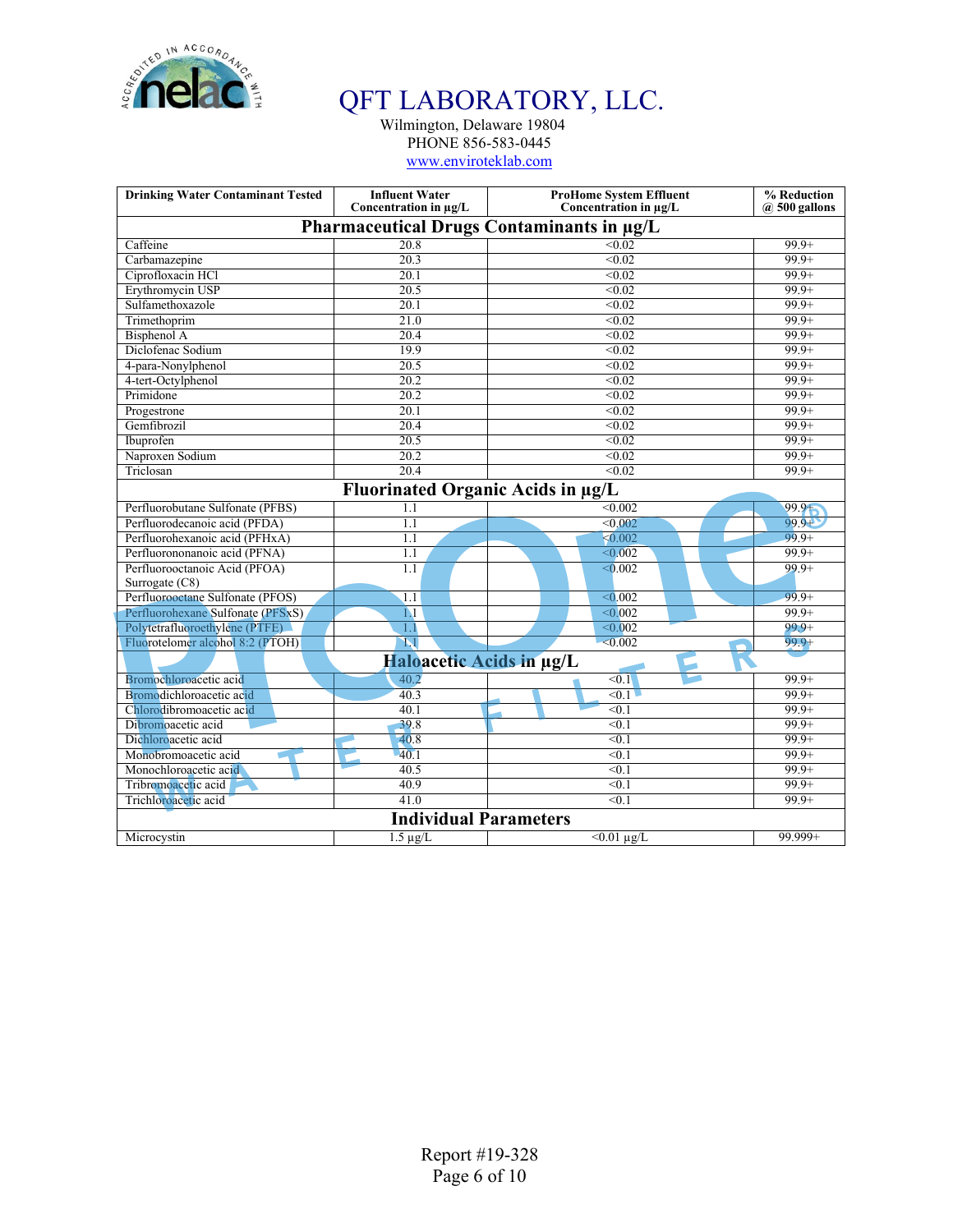

Wilmington, Delaware 19804 PHONE 856-583-0445

www.enviroteklab.com

| <b>Drinking Water Contaminant Tested</b> | <b>Influent Water</b> | <b>ProHome System Effluent</b> | % Reduction<br>$(a)$ 500 gallons |
|------------------------------------------|-----------------------|--------------------------------|----------------------------------|
| pH balance $\omega$ 6.5                  | 6.55                  | 6.86                           | N/A                              |
| pH balance $\omega$ 8.5                  | 8.45                  | 7.86                           | N/A                              |
| Micro-plastic $(>2$ microns in length)   | $106$ micro-plastic/L | $\leq$ 10 microplastic/L       | $>99.9\%$                        |
| Tannin                                   | $10 \text{ mg/L}$     | $< 0.01$ mg/L                  | >99.9                            |
| 1.4-Dioxane                              | 590 ug/L              | $< 0.1$ ug/L                   | $>99.9\%$                        |

### *CERTIFICATION OF RESULTS:*

I certify in writing that all analyses, and reporting performed herein, comply with all requirements set forth in N.J.A.C. 7:9E and N.J.A.C. 7:18, and hereby certify that this laboratory is in compliance with all laboratory certification and quality control procedures and requirements as set forth in N.J.A.C. 7:18; the NYCRR Subpart 55-2 and the National Environmental Laboratory Accreditation Conference (NELAC) Institute Standards.

**Disclaimer:** The test results are only related to the filter sample tested.



The reduction of contaminants or other substances that may be present in your water supply may vary depending a wide variety of factors. The purchaser of this filter cannot rely on the results from this lab report, and there is no guarantee that the purchaser of this filter will obtain the same or similar results to those in this lab report. Actual results may vary from the results in this lab report depending upon water sources, the installation of the water filter and related products and other factors. The contaminants or other substances reduced are not necessarily present in all users' water. Some contaminants maybe more easily filtered than others. Percentage of reduction will vary over the life of the filter based on the level of contaminants found in your water supply, user rate and psi of your water source. Testing was performed under standard laboratory conditions. Do not use with water that is microbiologically unsafe or of unknown water quality without adequate disinfection.

This filter is covered by a 30-day money back refund and limited warranty. For more information, see www.prooneusa.com. Terms and Conditions.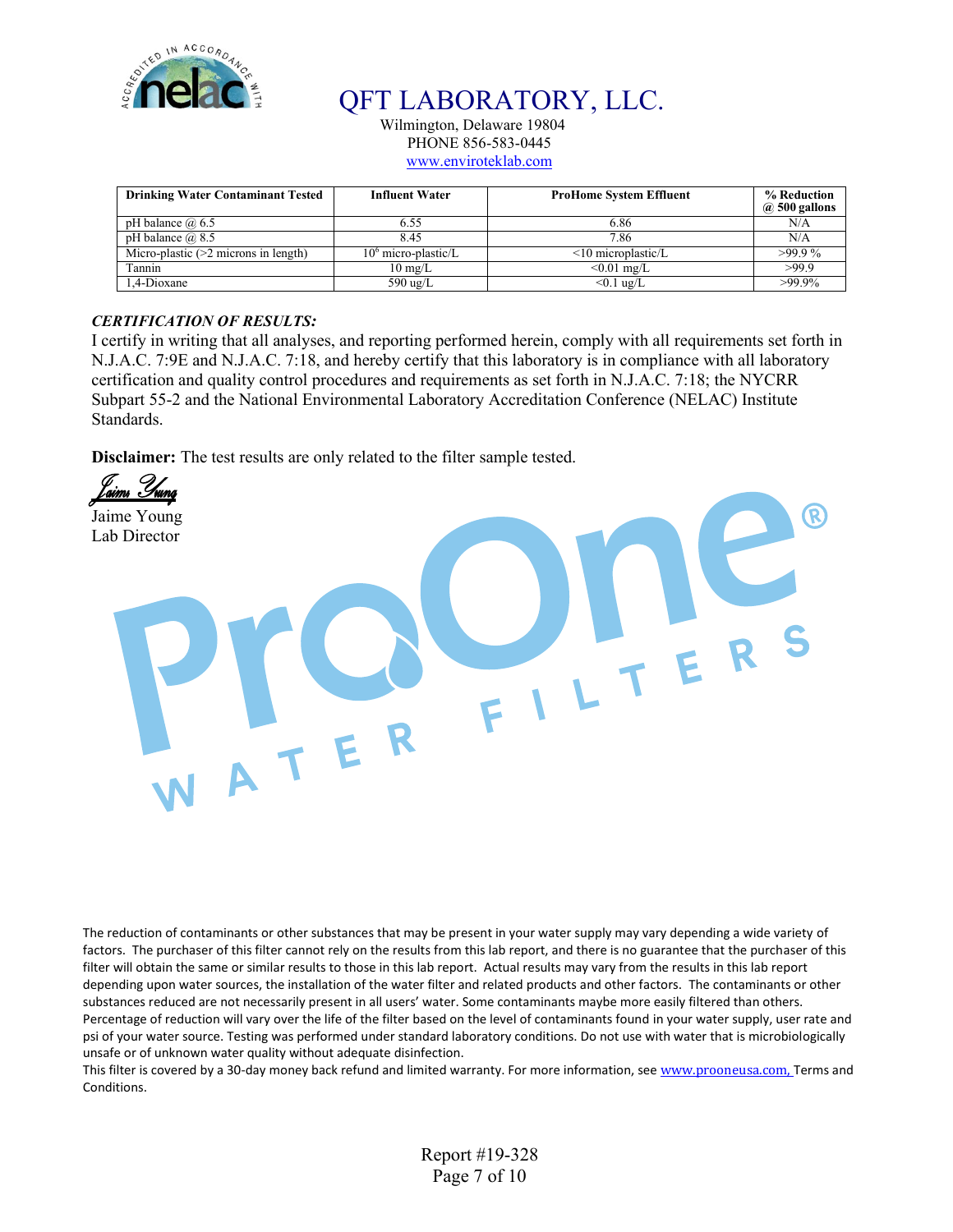

#### Wilmington, Delaware 19804 PHONE 856-583-0445 www.enviroteklab.com

### **PFOA Filter #1 Data Summary Table**

| <b>Sample</b><br>Point | Accumulated<br><b>Volume Effluent 1</b> | Influent 1<br>$PFOA (\mu g/L)$ | <b>Effluent 1 PFOA</b><br>Concentration $(\mu \varrho/L)$ | % Reduction |
|------------------------|-----------------------------------------|--------------------------------|-----------------------------------------------------------|-------------|
| 10 UV                  | 10 UV                                   | 0.52                           | 0.01                                                      | 98.08%      |
| 25%                    | 125 Gallons                             | 0.52                           | 0.02                                                      | 96.15%      |
| 50%                    | 250 Gallons                             | 0.52                           | 0.02                                                      | 96.15%      |
| 75%                    | 375 Gallons                             | 0.52                           | 0.02                                                      | 96.15%      |
| 100%                   | 500 Gallons                             | 0.52                           | 0.02                                                      | 96.15%      |

#### **PFOA** Reporting Limit: 0.01 µg/L

#### **PFOS Filter #1 Data Summary Table**

| <b>Sample</b><br>Point | Accumulated<br>Volume Effluent 1 | Influent 1<br>PFOS (µg/L) | <b>Effluent 1 PFOS</b><br>Concentration $(\mu g/L)$ | % Reduction |
|------------------------|----------------------------------|---------------------------|-----------------------------------------------------|-------------|
| 10 UV                  | 10 UV                            | 1.04                      | 0.01                                                | 99.04%      |
| 25%                    | 125 Gallons                      | 1.05                      | 0.01                                                | 99.05%      |
| 50%                    | 250 Gallons                      | 1.13                      | 0.01                                                | 99.12%      |
| 75%                    | 375 Gallons                      | 1.13                      | 0.01                                                | 99.12%      |
| 100%                   | 500 Gallons                      | 1.13                      | 0.01                                                | 99.12%      |

#### **PFOS** Reporting Limit: 0.01 µg/L

### **PFOA & PFOS Data Summary Filter 1**

| <b>Sample Point</b> | <b>Accumulated Volume</b> |               |                               |   | <b>Influent Total PFOA + PFOS Effluent 1 Total PFOA + PFOS</b> | <b>Passing Criteria</b> |
|---------------------|---------------------------|---------------|-------------------------------|---|----------------------------------------------------------------|-------------------------|
|                     | <b>Effluent 1</b>         |               | Concentration (µg/L)          |   | $C$ oncentration ( $\mu$ g/L)                                  | <0.07                   |
| 10 UV               | 10 UV                     |               | .56                           |   | 0.02                                                           | Pass                    |
| 25%                 | 25 Gallons                |               |                               |   | 0.03                                                           | Pass                    |
| 50%                 | 250 Gallons               |               | l.65                          |   | $-0.03$                                                        | Pass                    |
| 75%                 | 375 Gallons               |               | l.65                          |   | 0.03                                                           | Pass                    |
| $100\%$             | 500 Gallons               |               | 1.65                          |   | 0.03                                                           | Pass                    |
|                     |                           |               |                               |   |                                                                |                         |
|                     |                           | <b>BERGEL</b> | $\mathbf{u}$ and $\mathbf{v}$ | . |                                                                |                         |

| <b>PFBS Filter #1 Data Summary Table</b> |                                                |                                  |                                                     |             |  |  |  |  |
|------------------------------------------|------------------------------------------------|----------------------------------|-----------------------------------------------------|-------------|--|--|--|--|
| <b>Sample</b><br>Point                   | <b>Accumulated</b><br><b>Volume Effluent 1</b> | <b>Influent 1</b><br>PFBS (µq/L) | <b>Effluent 1 PFBS</b><br>Concentration $(\mu g/L)$ | % Reduction |  |  |  |  |
| $10$ UV                                  | 10 UV                                          | 0.10                             | 0.01                                                | 90.00%      |  |  |  |  |
| 25%                                      | 125 Gallons                                    | 0.10                             | 0.01                                                | 90.00%      |  |  |  |  |
| 50%                                      | 250 Gallons                                    | 0.10                             | < 0.01                                              | $>90.00\%$  |  |  |  |  |
| 75%                                      | 375 Gallons                                    | 0.10                             | < 0.01                                              | $>90.00\%$  |  |  |  |  |
| 100%                                     | 500 Gallons                                    | 0.10                             | < 0.01                                              | $>90.00\%$  |  |  |  |  |

**PFBS** Reporting Limit: 0.01 µg/L

| <b>PFBA Filter #1 Data Summary Table</b> |  |
|------------------------------------------|--|
|------------------------------------------|--|

| Sample<br>Point | Accumulated<br><b>Volume Effluent 1</b> | <b>Influent 1</b><br>$PFBA (\mu g/L)$ | <b>Effluent 1 PFBA</b><br>Concentration $(\mu g/L)$ | % Reduction |
|-----------------|-----------------------------------------|---------------------------------------|-----------------------------------------------------|-------------|
| 10 UV           | 10 UV                                   | 0.10                                  | < 0.01                                              | $>90.00\%$  |
| 25%             | 125 Gallons                             | 0.10                                  | < 0.01                                              | $>90.00\%$  |
| 50%             | 250 Gallons                             | 0.10                                  | < 0.01                                              | $>90.00\%$  |
| 75%             | 375 Gallons                             | 0.10                                  | 0.02                                                | 80.00%      |
| 100%            | 500 Gallons                             | 0.10                                  | 0.02                                                | 80.00%      |

**PFBA** Reporting Limit: 0.01 µg/L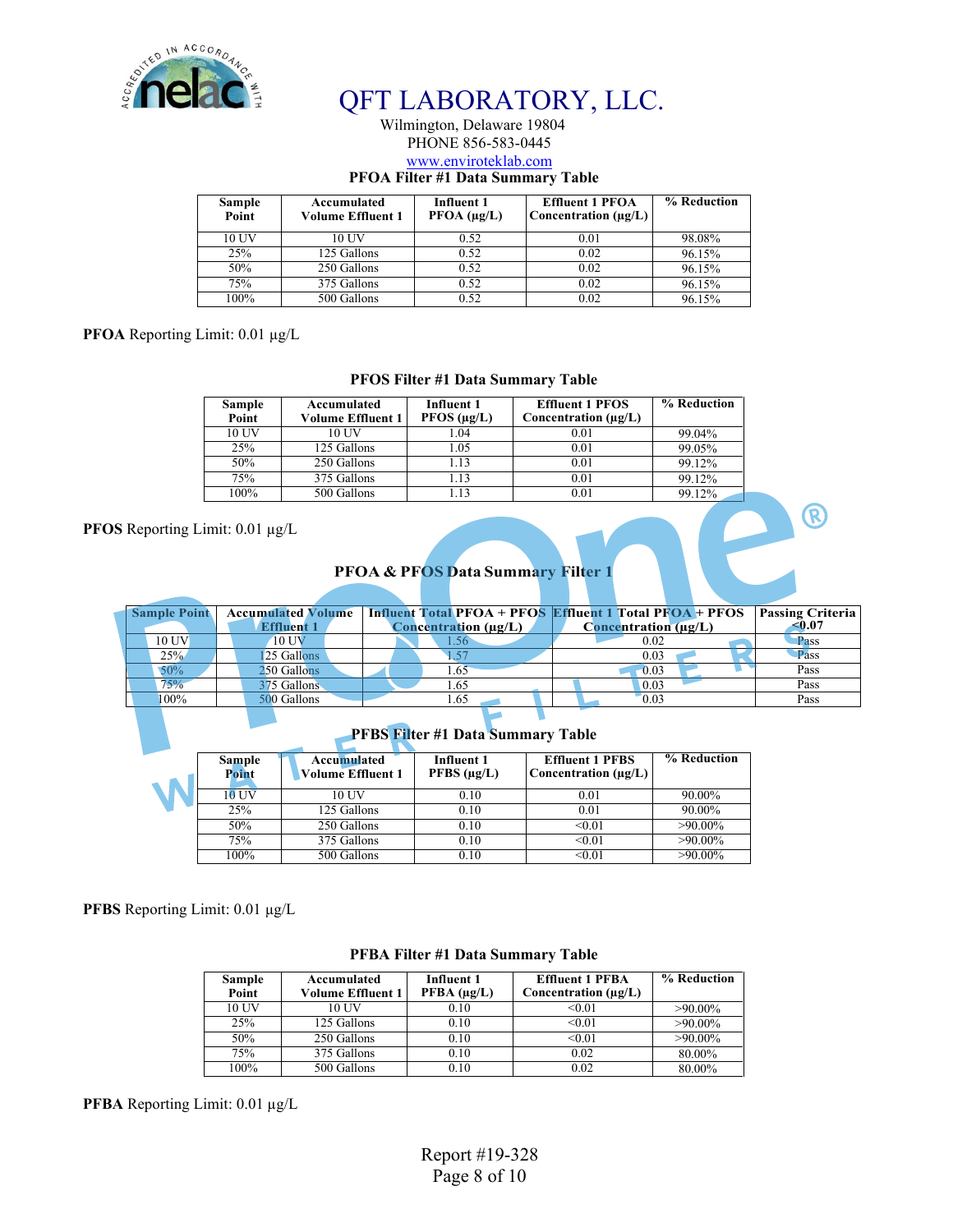

#### Wilmington, Delaware 19804 PHONE 856-583-0445 www.enviroteklab.com

#### **EPFB Filter #1 Data Summary Table**

| Sample<br>Point | Accumulated<br><b>Volume Effluent 1</b> | <b>Effluent 1 EPFB</b><br>Influent 1<br>EPFB $(\mu g/L)$<br>Concentration $(\mu g/L)$ |        | % Reduction |
|-----------------|-----------------------------------------|---------------------------------------------------------------------------------------|--------|-------------|
| 10 UV           | 10 UV                                   | 0.10                                                                                  | < 0.01 | $>90.00\%$  |
| 25%             | 125 Gallons                             | 0.10                                                                                  | 0.02   | 80.00%      |
| 50%             | 250 Gallons                             | 0.10                                                                                  | 0.01   | 90.00%      |
| 75%             | 375 Gallons                             | 0.10                                                                                  | < 0.01 | $>90.00\%$  |
| 100%            | 500 Gallons                             | 0.10                                                                                  | 0.02   | 80.00%      |

#### **EPFB** Reporting Limit: 0.01 µg/L

#### **PFNA Filter #1 Data Summary Table**

| Sample<br>Point | Accumulated<br><b>Volume Effluent 1</b> | <b>Effluent 1 PFNA</b><br><b>Influent 1</b><br>$PFNA$ ( $\mu$ g/L)<br>Concentration $(\mu g/L)$ |      | % Reduction |
|-----------------|-----------------------------------------|-------------------------------------------------------------------------------------------------|------|-------------|
| 10 UV           | 10 UV                                   | 0.10                                                                                            | 0.01 | 90.00%      |
| 25%             | 125 Gallons                             | 0.10                                                                                            | 0.01 | 90.00%      |
| 50%             | 250 Gallons                             | 0.10                                                                                            | 0.01 | 90.00%      |
| 75%             | 375 Gallons                             | 0.12                                                                                            | 0.01 | 91.67%      |
| $100\%$         | 500 Gallons                             | 0.12                                                                                            | 0.01 | 91.67%      |

#### **PFNA** Reporting Limit: 0.01 µg/L

**PHHA Filter #1 Data Summary Table**

®

| Sample<br>Point | <b>Accumulated</b><br>Volume Effluent : | Influent 1<br>$PHHA (\mu g/L)$ | <b>Effluent 1 PHHA</b><br>Concentration $(\mu g/L)$ | % Reduction |  |
|-----------------|-----------------------------------------|--------------------------------|-----------------------------------------------------|-------------|--|
| 10 UV           | $10$ UV                                 | 0.09                           | $0.01$                                              | $>88.89\%$  |  |
| 25%             | 25 Gallons                              | 0.09                           | 0.01                                                | 88.89%      |  |
| $50\%$          | 250 Gallons                             | 0.09                           | 0.01                                                | 88.89%      |  |
| 75%             | 375 Gallons                             | 0.10                           | 0.01                                                | 90.00%      |  |
| $100\%$         | 500 Gallons                             | 0.10                           | $\leq 0.01$                                         | $-90.00\%$  |  |

#### PHHA Reporting Limit:  $0.01 \mu g/L$

 $\top$ 

A

**GenX Filter #1 Data Summary Table**

| <b>Sample</b><br>Accumulated<br>Point<br>Volume Effluent 1 |             | Influent 1<br>$GenX (\mu g/L)$ | <b>Effluent 1 GenX</b><br>Concentration $(\mu g/L)$ | % Reduction |
|------------------------------------------------------------|-------------|--------------------------------|-----------------------------------------------------|-------------|
| 10 UV                                                      | 10 UV       | 0.10                           | 0.01                                                | 90.00%      |
| 25%                                                        | 125 Gallons | 0.10                           | < 0.01                                              | $>90.00\%$  |
| 50%                                                        | 250 Gallons | 0.10                           | < 0.01                                              | $>90.00\%$  |
| 75%                                                        | 375 Gallons | 0.10                           | < 0.01                                              | $>90.00\%$  |
| 100%                                                       | 500 Gallons | 0.10                           | < 0.01                                              | $>90.00\%$  |

**GenX** Reporting Limit: 0.01 µg/L

| Sample<br>Point | Accumulated<br><b>Volume Effluent 1</b> | <b>Influent 1</b><br>NFBS $(\mu g/L)$ | <b>Effluent 1 NFBS</b><br>Concentration $(\mu g/L)$ | % Reduction |
|-----------------|-----------------------------------------|---------------------------------------|-----------------------------------------------------|-------------|
| 10 UV           | 10 UV                                   | 0.10                                  | < 0.01                                              | $>90.00\%$  |
| 25%             | 125 Gallons                             | 0.10                                  | < 0.01                                              | $>90.00\%$  |
| 50%             | 250 Gallons                             | 0.10                                  | 0.01                                                | 90.00%      |
| 75%             | 375 Gallons                             | 0.10                                  | < 0.01                                              | $>90.00\%$  |
| $100\%$         | 500 Gallons                             | 0.10                                  | 0.01                                                | 90.00%      |

#### **NFBS Filter #1 Data Summary Table**

**NFBS** Reporting Limit: 0.01 µg/L